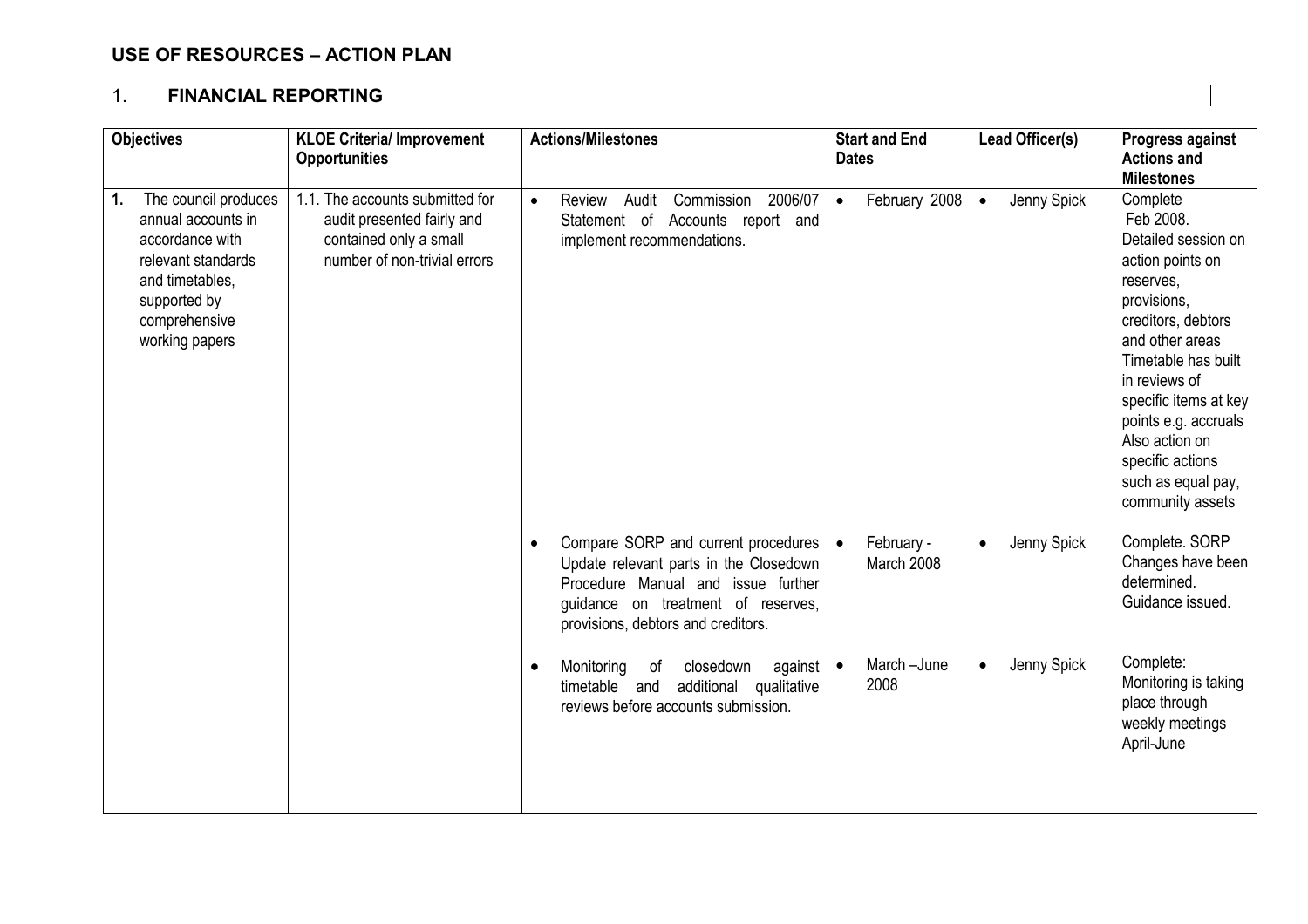|    | <b>Objectives</b>                                   | <b>KLOE Criteria/ Improvement</b><br><b>Opportunities</b>                                                                                                                    | <b>Actions/Milestones</b>                                                                                                                                            | <b>Start and End</b><br><b>Dates</b>         | Lead Officer(s)                                     | <b>Progress against</b><br><b>Actions and</b><br><b>Milestones</b>                                  |
|----|-----------------------------------------------------|------------------------------------------------------------------------------------------------------------------------------------------------------------------------------|----------------------------------------------------------------------------------------------------------------------------------------------------------------------|----------------------------------------------|-----------------------------------------------------|-----------------------------------------------------------------------------------------------------|
| 2. | The council promotes<br>external<br>accountability. | 2.1<br>The council can<br>demonstrate that it is<br>considering the views of<br>a range of stakeholders<br>in making its decision<br>whether to publish an<br>annual report. | Further identification of 'stakeholders'<br>Explore the use of the Citizens Panel<br>survey and the Wirral website to obtain   $\bullet$<br>input from stakeholders. | April - June<br>2008<br>April - June<br>2008 | Peter<br>$\bullet$<br>Molyneux<br>Peter<br>Molyneux | Complete<br>Annual report to be<br>published and<br>reported to Cabinet<br>25 September<br>As above |
|    |                                                     | 2.2<br>The council publishes<br>summary financial information<br>that meets the need of a range of<br>stakeholders.                                                          | Continue<br>production<br>of<br>summary<br>accounts leaflet and make available via<br>internet and customer contact points.                                          | <b>June 2008</b>                             | Jenny Spick                                         | Complete: Leaflet<br>produced                                                                       |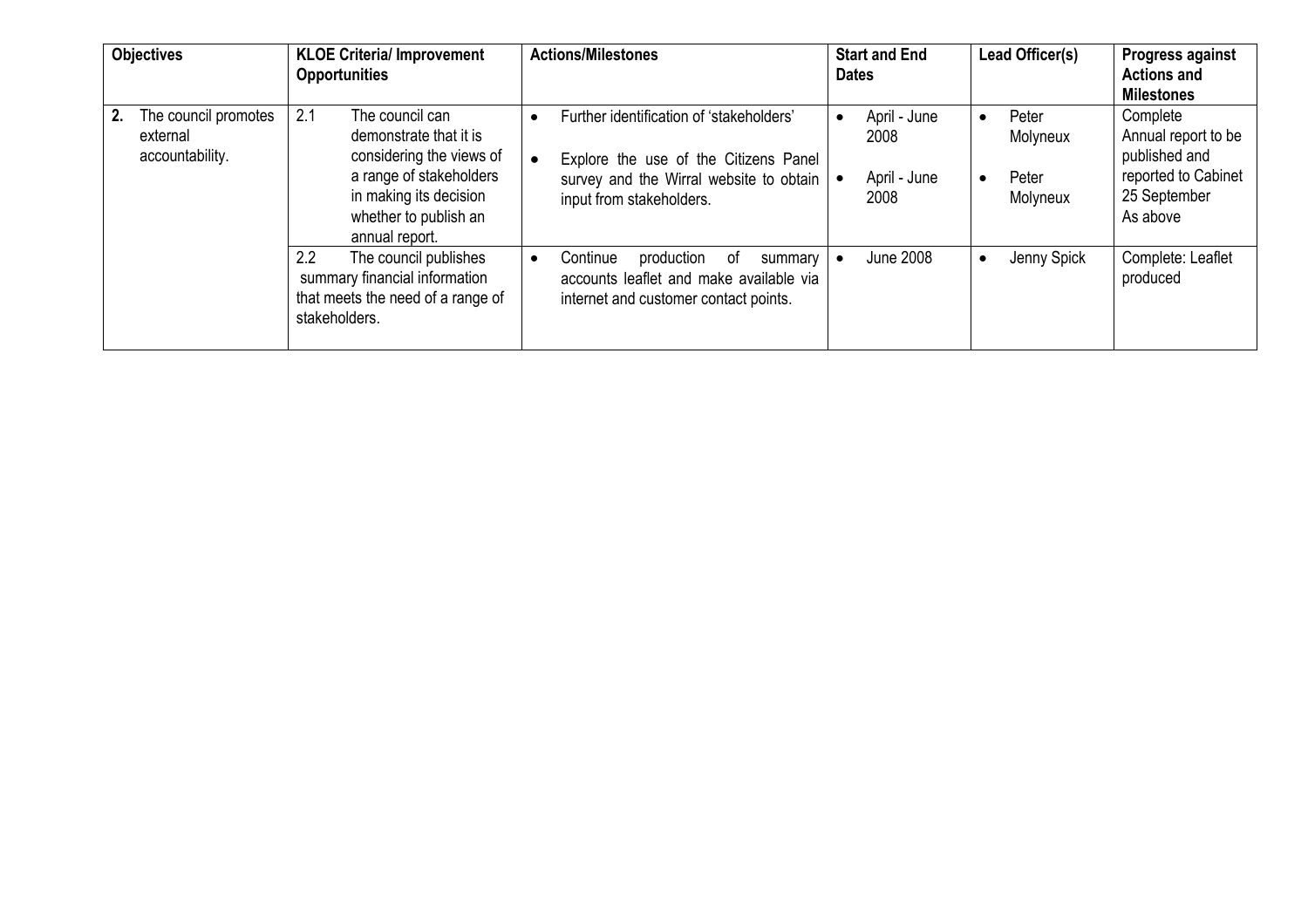## 2. FINANCIAL MANAGEMENT

| <b>Objectives</b>                                                                                                                                                         | <b>KLOE Criteria/ Improvement</b><br><b>Opportunities</b>                                                                                                                                                                                       | <b>Actions/Milestones</b>                                                  | <b>Start and End</b><br><b>Dates</b> | Lead Officer(s)                            | Progress against<br><b>Actions and</b>                                                                                                                                       |
|---------------------------------------------------------------------------------------------------------------------------------------------------------------------------|-------------------------------------------------------------------------------------------------------------------------------------------------------------------------------------------------------------------------------------------------|----------------------------------------------------------------------------|--------------------------------------|--------------------------------------------|------------------------------------------------------------------------------------------------------------------------------------------------------------------------------|
|                                                                                                                                                                           |                                                                                                                                                                                                                                                 |                                                                            |                                      |                                            | <b>Milestones</b>                                                                                                                                                            |
| The council medium-<br>3.<br>term financial<br>strategy, budgets and<br>capital programme<br>are soundly based<br>and designed to<br>deliver its strategic<br>priorities. | 3.1<br>Finalise Corporate plan and<br>ensure it drives MTFS and<br>resource allocation                                                                                                                                                          | Agreement of Members and report to<br>$\bullet$<br>Cabinet                 | Feb-May 2008<br>$\bullet$            | Jim<br>$\bullet$<br>Wilkie/Russ<br>Glennon | Complete: New<br>Corporate Plan<br>agreed by Cabinet<br>13 March 2008<br>supported by<br>departmental<br>service plans                                                       |
|                                                                                                                                                                           |                                                                                                                                                                                                                                                 |                                                                            |                                      |                                            | e.g. DASS there is<br>a clear link between<br>the Corporate Plan<br>& DASS Business<br>Plans - driving<br>corporate &<br>Departmental<br>MTFP (reported at<br>Virtual Cttee) |
|                                                                                                                                                                           |                                                                                                                                                                                                                                                 |                                                                            | <b>July 2008</b><br>$\bullet$        |                                            | Complete:<br>MTFS submitted to<br>Cabinet July 2008                                                                                                                          |
|                                                                                                                                                                           | 3.2.<br>Develop the MTFS, in the<br>context of an agreed<br>corporate and efficiency<br>plan, and ensure it clearly<br>reflects the resource<br>implications of other<br>strategies, and measures to<br>address any identified<br>funding gaps. | Annual update to rolling 3 year plan<br>$\bullet$<br>and report to Cabinet | <b>July 2008</b><br>$\bullet$        | <b>Tom Sault</b><br>$\bullet$              | Complete. Reported<br>to Cabinet 23 July<br>2008                                                                                                                             |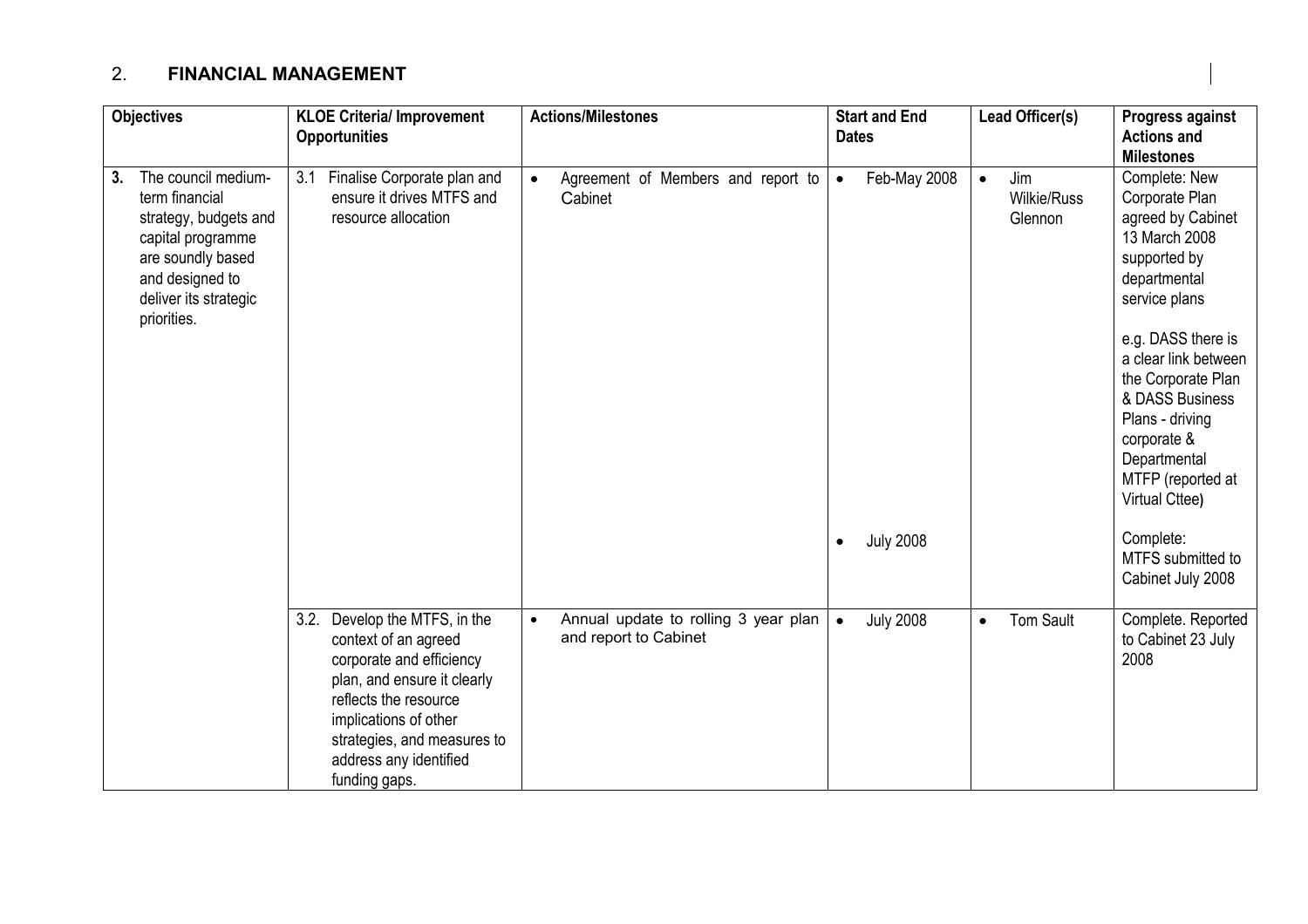|    | <b>Objectives</b>                                      |      | <b>KLOE Criteria/ Improvement</b><br><b>Opportunities</b>                                                                                                            |           | <b>Actions/Milestones</b>                                                                               |           | <b>Start and End</b><br><b>Dates</b> |           | Lead Officer(s)       | Progress against<br><b>Actions and</b><br><b>Milestones</b>                                                                                                                                      |
|----|--------------------------------------------------------|------|----------------------------------------------------------------------------------------------------------------------------------------------------------------------|-----------|---------------------------------------------------------------------------------------------------------|-----------|--------------------------------------|-----------|-----------------------|--------------------------------------------------------------------------------------------------------------------------------------------------------------------------------------------------|
| 4. | The council manages<br>performance against<br>budgets. | 4.1  | The Councils budget<br>monitoring is related to<br>operational activity indicators<br>that are lead indicators of<br>spend and are informed by a<br>risk assessment. |           | Regular monitoring reports to Cabinet to<br>highlight these areas.                                      | $\bullet$ | On-going                             | $\bullet$ | <b>Chief Officers</b> | In Progress<br>Monthly highlight<br>report to Cabinet<br>members. Budget<br>reports to every<br>Scrutiny cycle.                                                                                  |
|    |                                                        |      |                                                                                                                                                                      |           | Further work to illustrate key operational<br>indicators<br>within<br>activity<br>monitoring<br>reports |           | On-going                             | $\bullet$ | <b>Chief Officers</b> | In progress e.g.<br>New quarterly<br>monitoring report<br>format and DASS<br>developing<br>Balanced scorecard<br>relating financial<br>performance to<br>activity monitoring &<br>target setting |
|    |                                                        | 4.2. | Finalise plans for<br>delivering the Council<br>efficiency plan targets                                                                                              | $\bullet$ | Update report to Members                                                                                | $\bullet$ | Feb-May 2008                         |           | Jim Wilkie            | Complete:<br><b>Efficiency targets</b><br>now subsumed<br>within Projected<br>Budget 2008-2011<br>report to cabinet                                                                              |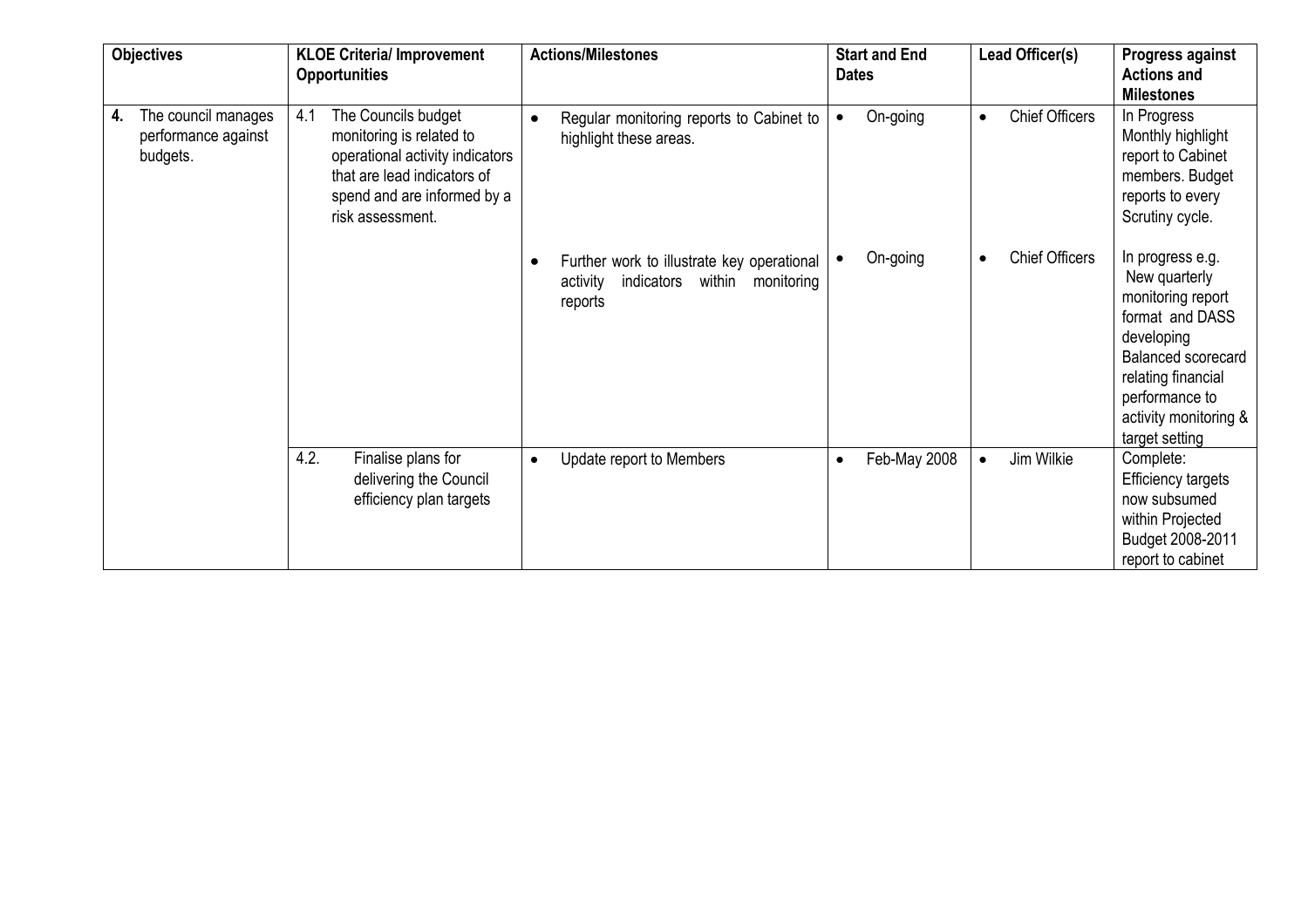| <b>Objectives</b> | <b>Opportunities</b> | <b>KLOE Criteria/ Improvement</b>                                                                                                                                                          |           | <b>Actions/Milestones</b>                                | <b>Dates</b> | <b>Start and End</b> |           | Lead Officer(s)  | Progress against<br><b>Actions and</b><br><b>Milestones</b>                                                                                                                                                                                                                                                                                      |
|-------------------|----------------------|--------------------------------------------------------------------------------------------------------------------------------------------------------------------------------------------|-----------|----------------------------------------------------------|--------------|----------------------|-----------|------------------|--------------------------------------------------------------------------------------------------------------------------------------------------------------------------------------------------------------------------------------------------------------------------------------------------------------------------------------------------|
|                   | 4.3.                 | Fully embed<br>arrangements for<br>reviewing the financial<br>performance of<br>significant partnerships                                                                                   |           | Update to identification of significant<br>partnerships. | $\bullet$    | Summer 2008          | $\bullet$ | lan Coleman      | In Progress<br>New arrangements<br>for Greater<br>Merseyside<br>Connexions<br>commenced April<br>2008 with Wirral<br>acting as Lead                                                                                                                                                                                                              |
|                   |                      |                                                                                                                                                                                            |           | Report to Cabinet                                        |              | On-going             |           |                  | Body<br>Regular reports to<br><b>LAA Board and</b><br>Cabinet on LAA<br>financial issues<br>(DASS) monthly<br>overview of relative<br>financial<br>performance of<br>PCT and DASS                                                                                                                                                                |
|                   | 4.4.                 | Informative profiled<br>financial monitoring<br>reports are received by<br>all budget holders soon<br>after the month end<br>enabling managers to<br>respond to issues in a<br>timely way. | $\bullet$ | Review content of monitoring report<br>information       | $\bullet$    | On-going             | $\bullet$ | <b>Bob Neeld</b> | Complete:<br>Content reviewed<br>and profiled budget<br>reports created<br>DASS. Commitment<br>Accounting reports<br>sent out to budget<br>managers within 5<br>days of accounting<br>period. Distributed<br>via Digital<br>Dashboard<br>alongside<br>operational & HR<br>performance<br>indicators in format<br>agreed with Budget<br>Managers. |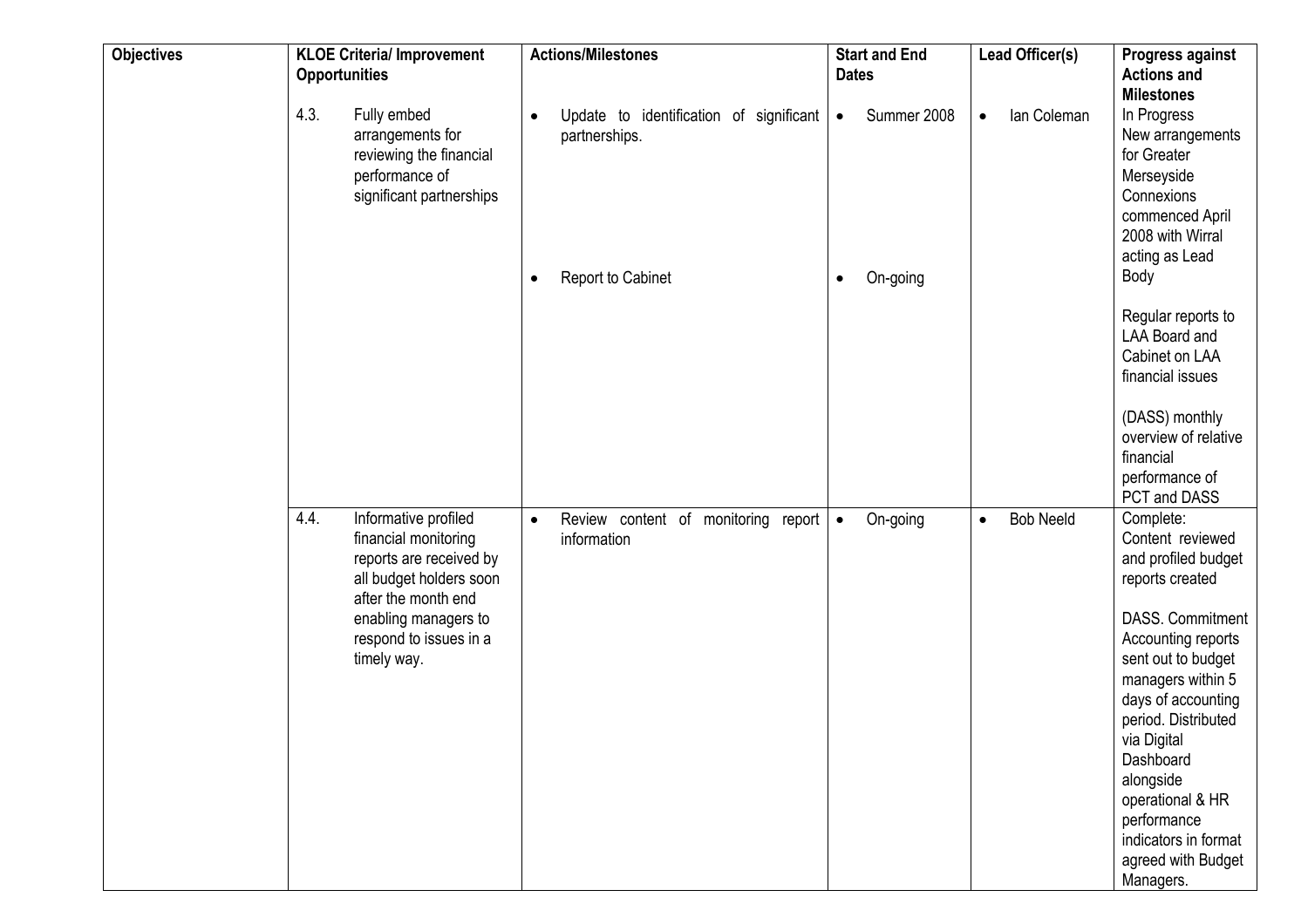| <b>Objectives</b>                        | <b>KLOE Criteria/ Improvement</b>                                                                                                                                                                                                                                                                                                                                                                                                                                        | <b>Actions/Milestones</b>                                                                                                                                                                                                                              | <b>Start and End</b>                | Lead Officer(s)                              | Progress against                                                                                                                                                                                                                                                                                                                                                                                                                                                                                                                                                                                      |
|------------------------------------------|--------------------------------------------------------------------------------------------------------------------------------------------------------------------------------------------------------------------------------------------------------------------------------------------------------------------------------------------------------------------------------------------------------------------------------------------------------------------------|--------------------------------------------------------------------------------------------------------------------------------------------------------------------------------------------------------------------------------------------------------|-------------------------------------|----------------------------------------------|-------------------------------------------------------------------------------------------------------------------------------------------------------------------------------------------------------------------------------------------------------------------------------------------------------------------------------------------------------------------------------------------------------------------------------------------------------------------------------------------------------------------------------------------------------------------------------------------------------|
|                                          | <b>Opportunities</b>                                                                                                                                                                                                                                                                                                                                                                                                                                                     |                                                                                                                                                                                                                                                        | <b>Dates</b>                        |                                              | <b>Actions and</b>                                                                                                                                                                                                                                                                                                                                                                                                                                                                                                                                                                                    |
| 5. The council manages<br>its asset base | 5.1<br>The council's asset<br>management plan<br>provides clear forward<br>looking strategic goals for<br>its property assets and<br>shows how the council's<br>land and buildings will be<br>used and developed to<br>help deliver corporate<br>priorities and service<br>delivery needs, now and<br>in the future. The plan<br>shows how property<br>assets will be maintained,<br>modernized and<br>rationalized to ensure<br>that they are fit for<br>purpose. (new) | Update of Asset Management Plan report to<br>Cabinet.<br>Strategic Asset Review to be undertaken<br>including identification of assets and their<br>usage, assessment of condition and of<br>service needs and collaboration with external<br>partners | Ongoing<br>Currently in<br>progress | Jim<br>$\bullet$<br>Wilkie/Kevin<br>Adderley | <b>Milestones</b><br>Asset Management<br>Plan approved by<br>Cabinet 23 July<br>2008 - Action Plan<br>covered series of<br>key areas to secure<br>better use of<br>Council assets in<br>particular strategic<br>asset review,<br>accommodation<br>Strategy, and<br>review of<br>administrative and<br>operational<br>buildings<br>Accommodation<br>Strategy reviewed<br>by Corporate<br>Services Overview<br>and Scrutiny<br>Committee<br>22.01.08.<br>Report on the<br>Property<br>Performance<br>Management<br>approved by<br>Cabinet 13.03.08<br>Geographical<br>review teams<br>established, data |
|                                          |                                                                                                                                                                                                                                                                                                                                                                                                                                                                          |                                                                                                                                                                                                                                                        |                                     |                                              | collection taking<br>place and progress<br>reports scheduled                                                                                                                                                                                                                                                                                                                                                                                                                                                                                                                                          |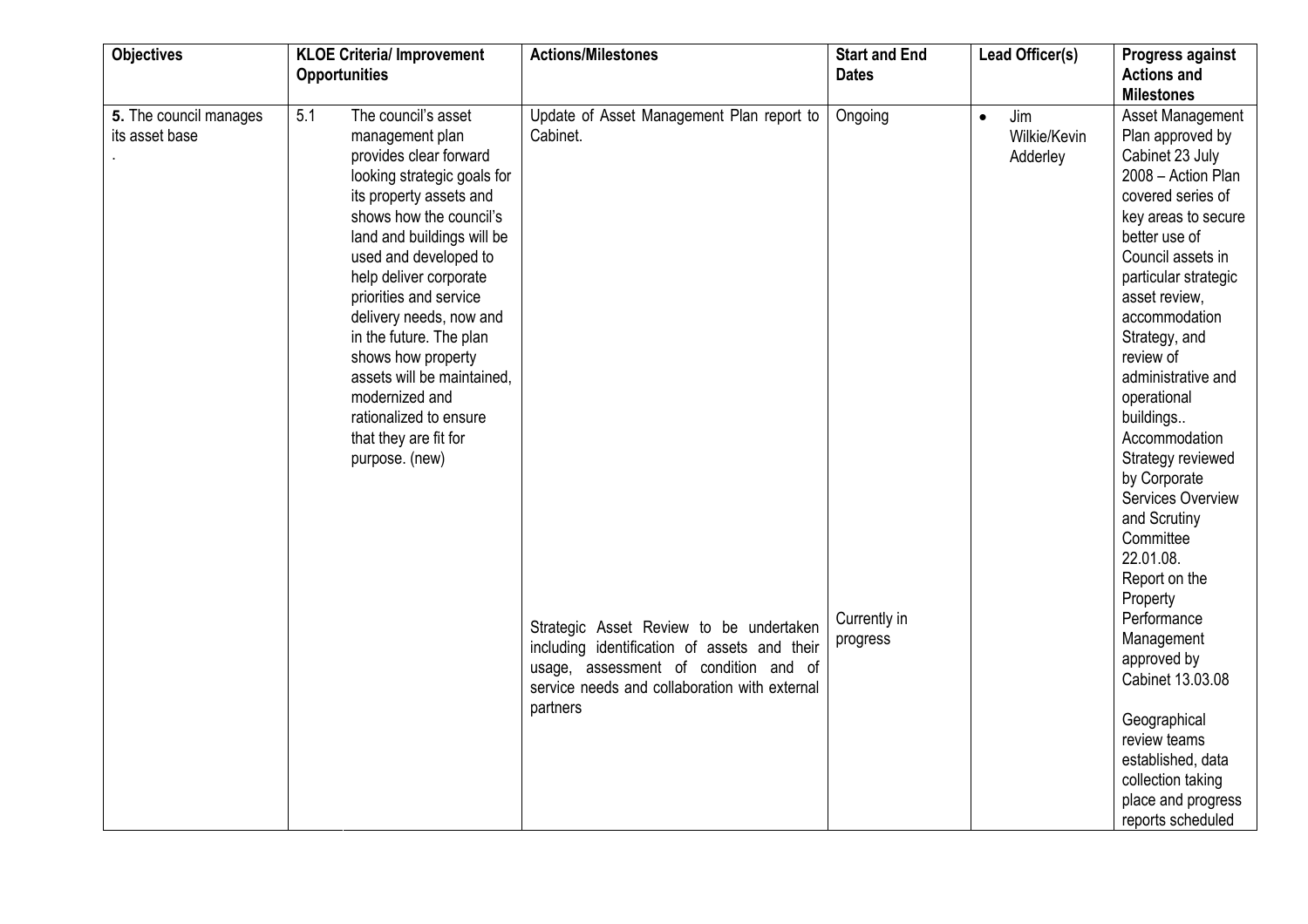| <b>Objectives</b> | <b>KLOE Criteria/ Improvement</b><br><b>Opportunities</b>                                                                                              | <b>Actions/Milestones</b>                                                                                                                                                                                                                                                                                      | <b>Start and End</b><br><b>Dates</b> | Lead Officer(s)                 | Progress against<br><b>Actions and</b><br><b>Milestones</b>                                                                                                                                                                                                              |
|-------------------|--------------------------------------------------------------------------------------------------------------------------------------------------------|----------------------------------------------------------------------------------------------------------------------------------------------------------------------------------------------------------------------------------------------------------------------------------------------------------------|--------------------------------------|---------------------------------|--------------------------------------------------------------------------------------------------------------------------------------------------------------------------------------------------------------------------------------------------------------------------|
|                   | 5.2<br>Members are aware of<br>the level of backlog<br>maintenance and have<br>approved a plan to<br>address it as appropriate                         | Property<br>Performance<br>Report<br>on<br>Management approved by Cabinet 13.03.08.<br>Current status of programme condition<br>surveys<br>National PI PMI - no properties in<br>$\bullet$<br>category D, 68% in category A<br>Information from condition surveys used<br>to prioritise PPM budget expenditure | • Ongoing                            | Jim<br>Wilkie/Kevin<br>Adderley | Report on Property<br>Performance<br>Management<br>approved<br>by<br>Cabinet 13.03.08.                                                                                                                                                                                   |
|                   | The Council has<br>5.3<br>developed a set of local<br>performance measures in<br>relation to assets that link<br>asset use to corporate<br>objectives. | Note: No longer a criteria within 2008 Use of<br>Resources criteria. But flagged up by the<br>Audit Commission as an improvement area<br>within its 2007 assessment report.                                                                                                                                    | $\bullet$ N/A                        | N/A                             | N/A                                                                                                                                                                                                                                                                      |
|                   | 5.4<br>The Council makes<br>investment and disposal<br>decisions based on<br>thorough option appraisal<br>and whole life costing.                      | Reports produced on investment and disposal<br>options                                                                                                                                                                                                                                                         | Ongoing                              | Jim<br>Wilkie/Kevin<br>Adderley | <b>Disposal Options</b><br>for Sale of Assets<br>Report approved by<br>Cabinet 24.01.07.<br>Cabinet report on<br>Property<br>Performance<br>Management<br>$13.03.08 -$<br>Appendix 1<br>appraisal matrix for<br>administrative<br>buildings prioritised<br>for disposal. |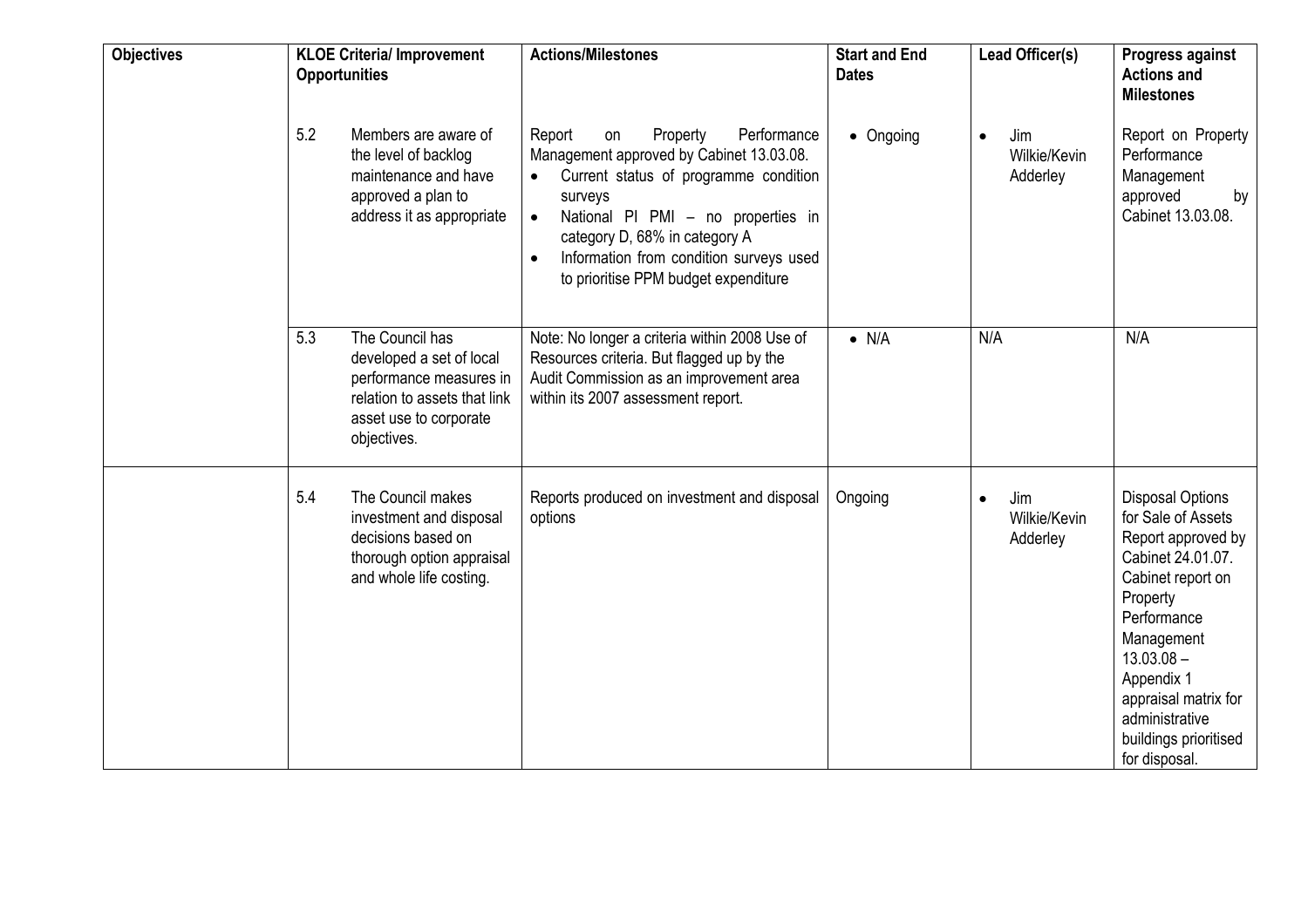| <b>Objectives</b> | <b>KLOE Criteria/ Improvement</b><br><b>Opportunities</b>                                                                                                                                                                                                                                                  | <b>Actions/Milestones</b>                                                              | <b>Start and End</b><br><b>Dates</b> | Lead Officer(s)                 | Progress against<br><b>Actions and</b><br><b>Milestones</b>                                                                                                                                                                                                                                                         |
|-------------------|------------------------------------------------------------------------------------------------------------------------------------------------------------------------------------------------------------------------------------------------------------------------------------------------------------|----------------------------------------------------------------------------------------|--------------------------------------|---------------------------------|---------------------------------------------------------------------------------------------------------------------------------------------------------------------------------------------------------------------------------------------------------------------------------------------------------------------|
|                   | 5.5<br>The Council maintains a<br>record of all of its land<br>and buildings that<br>contains accurate data on<br>its efficiency,<br>effectiveness, asset value<br>and running costs which<br>can be used to support<br>decision making on<br>investment and<br>disinvestment in<br>property(new criteria) | Asset register and supporting systems are<br>kept up to date with relevant information | Ongoing                              | Jim<br>Wilkie/Kevin<br>Adderley | Continuous<br>updating of Premise<br>system to collate<br>comprehensive<br>property data.<br>Cabinet report on<br>Property<br>Performance<br>Management<br>$13.03.08 -$<br>performance<br>information on<br>maintenance and<br>running costs.<br>All Council assets<br>revalued on a 5<br>year rolling<br>programme |

#### 3. FINANCIAL STANDING

| <b>Objectives</b>                                                         | <b>KLOE Criteria/Improvement</b><br><b>Opportunities</b>                                                                                                            | <b>Actions/Milestones</b>                                                                     | <b>Start and End</b><br><b>Dates</b> | Lead Officer(s)          | Progress against<br><b>Actions and</b><br><b>Milestones</b>                                                                                                                                          |
|---------------------------------------------------------------------------|---------------------------------------------------------------------------------------------------------------------------------------------------------------------|-----------------------------------------------------------------------------------------------|--------------------------------------|--------------------------|------------------------------------------------------------------------------------------------------------------------------------------------------------------------------------------------------|
| 6. The council manages its<br>spending within the<br>available resources. | 6.1<br>The approved level of<br>balances is adhered to,<br>the council's financial<br>standing is sound and<br>supports the achievement<br>of long term objectives. | Regular budget monitoring reports to<br>Cabinet and where necessary corrective<br>action made | On-going<br>$\bullet$                | lan Coleman<br>Tom Sault | Completed. Reports<br>produced to cabinet<br>per timetable of<br>report to cabinet 24<br>May 2007.In<br>addition monthly<br>financial summaries<br>circulated to<br>Cabinet and<br>Committee Chairs. |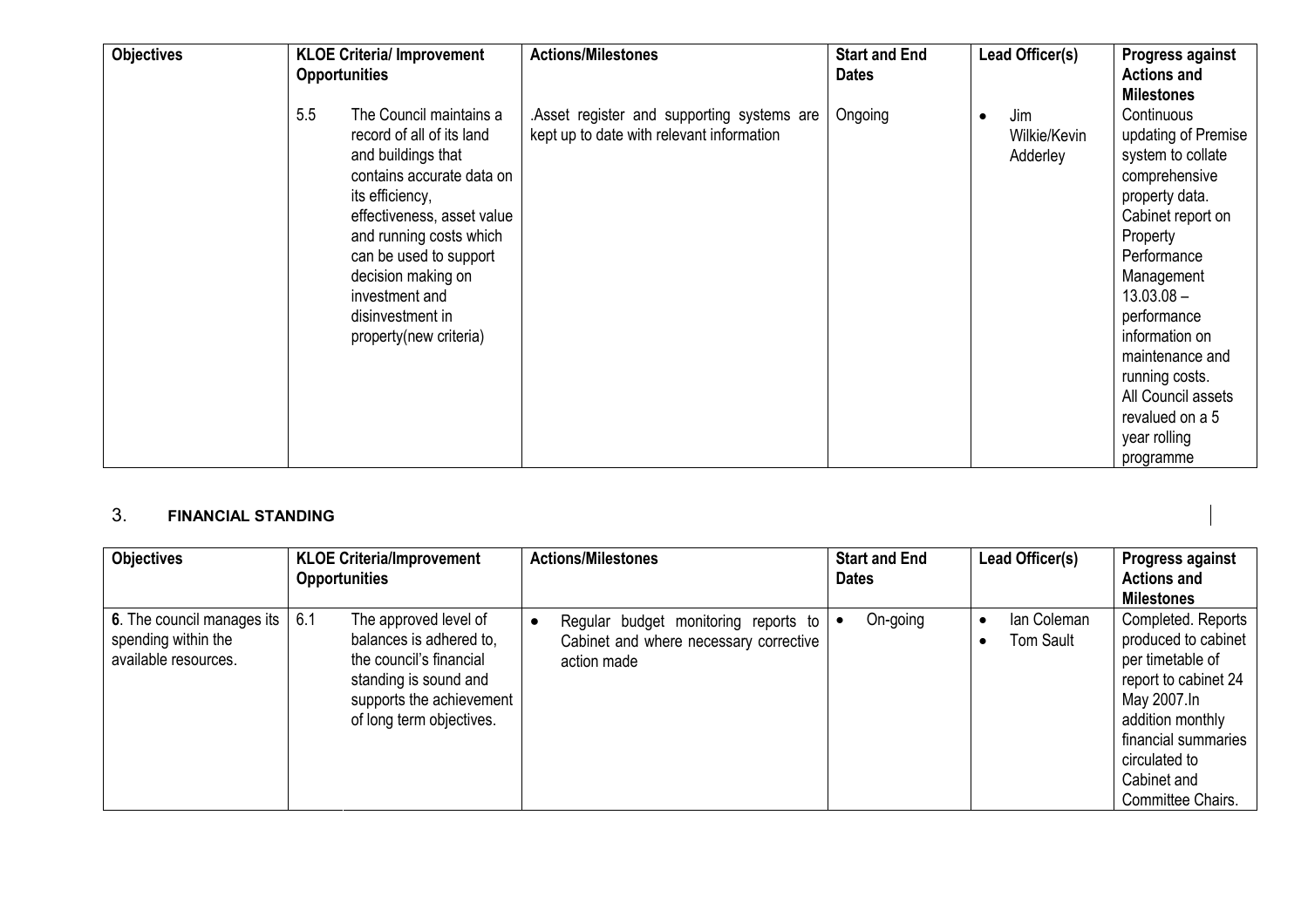| <b>Objectives</b> | <b>KLOE Criteria/Improvement</b><br><b>Opportunities</b>                                                                                                                                                             | <b>Actions/Milestones</b>                                                                                                                                | <b>Start and End</b><br><b>Dates</b> | Lead Officer(s)                  | Progress against<br><b>Actions and</b><br><b>Milestones</b>                                                                                                                                                                                                                                                                                                                                                   |
|-------------------|----------------------------------------------------------------------------------------------------------------------------------------------------------------------------------------------------------------------|----------------------------------------------------------------------------------------------------------------------------------------------------------|--------------------------------------|----------------------------------|---------------------------------------------------------------------------------------------------------------------------------------------------------------------------------------------------------------------------------------------------------------------------------------------------------------------------------------------------------------------------------------------------------------|
|                   | 6.2<br>The council's targets for<br>income collection and recovery of<br>arrears stretch performance and<br>their achievement is monitored<br>with appropriate corrective action<br>taken during the year to achieve | Expansion of financial matters report to<br>$\bullet$<br>cover income targets and performance<br>and effectiveness and costs of debt<br>recovery actions | Completed<br>$\bullet$               | Malcolm<br>$\bullet$<br>Flanagan | Completed.<br>Additional<br>information<br>incorporated within<br>reports.                                                                                                                                                                                                                                                                                                                                    |
|                   | the targets (new criteria)                                                                                                                                                                                           | Review and roll out of<br>accounts<br>$\bullet$<br>receivable system functionality                                                                       | By March 2008<br>$\bullet$           | Malcolm<br>Flanagan              | AR review has<br>resulted in a<br>number of on-going<br>actions<br>- E-Returns rollout<br>-Income review<br>project as part of<br>the Change<br>Programme<br>2008/09 (Cabinet<br>Feb 2008)<br>(DASS) Additional<br>capacity agreed by<br>Council to focus on<br>organizational debt<br>recovery. New<br>Locality structures<br>agreed to improve<br>assessment &<br>collection of<br>charges for<br>services. |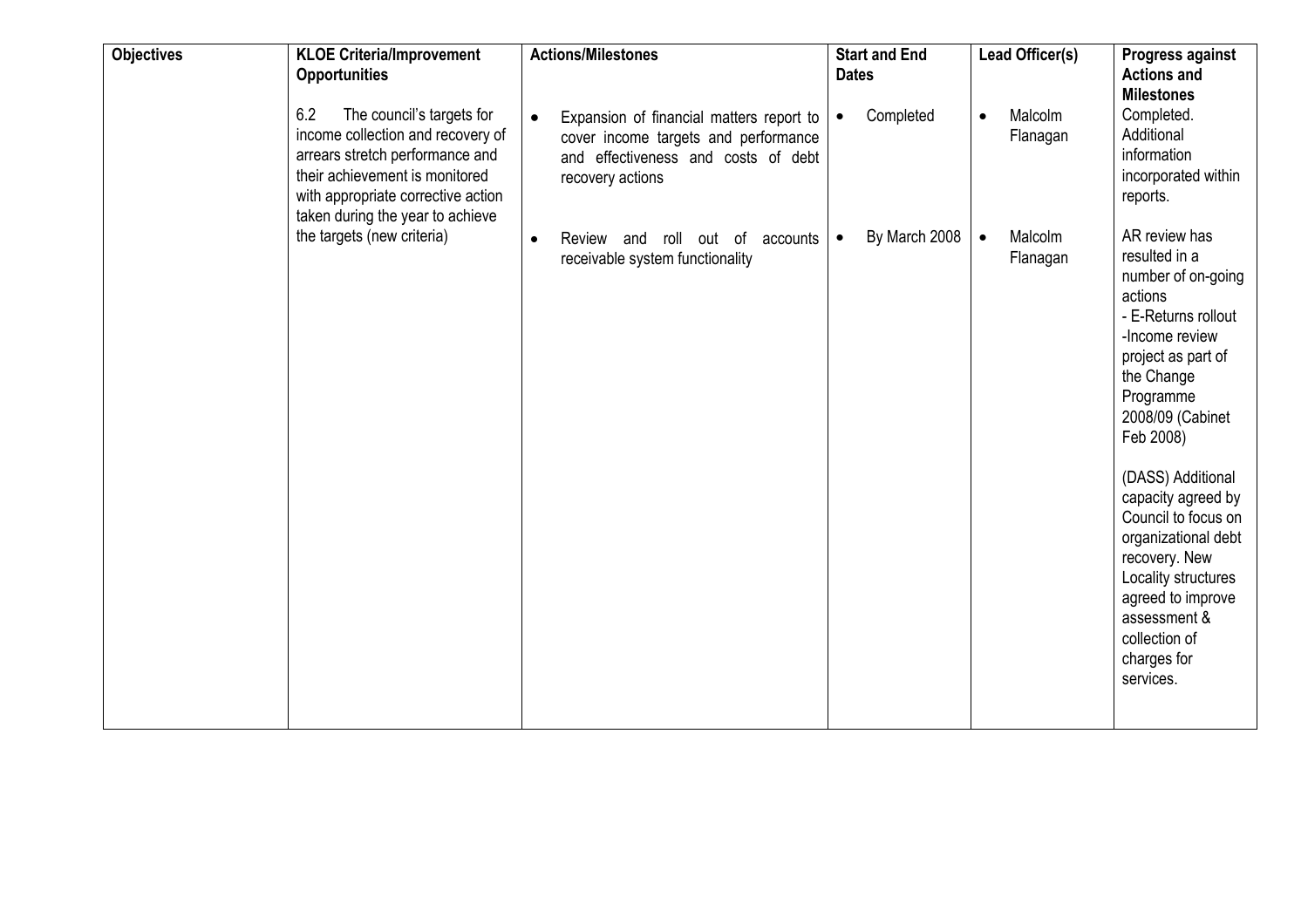#### 4. INTERNAL CONTROL

| <b>Objectives</b>                                            | <b>KLOE Criteria/ Improvement</b><br><b>Opportunities</b>                          | <b>Actions/Milestones</b>                                                                                                                                             | <b>Start and End</b><br><b>Dates</b> | Lead Officer(s) | Progress against<br><b>Actions and</b>                                                                                                                                                                                                                                                   |
|--------------------------------------------------------------|------------------------------------------------------------------------------------|-----------------------------------------------------------------------------------------------------------------------------------------------------------------------|--------------------------------------|-----------------|------------------------------------------------------------------------------------------------------------------------------------------------------------------------------------------------------------------------------------------------------------------------------------------|
| 7. The council manages<br>its significant business<br>risks. | 7.1<br>The risk management<br>process is reviewed and<br>updated at least annually | Embed risk management strategy via:<br>regular update of risk register<br>$\bullet$<br>reporting to Members<br>review of key decision reports to Cabinet<br>$\bullet$ | On going<br>On going                 | Mike Lane       | <b>Milestones</b><br><b>Revised Corporate</b><br>Risk Register put<br>before Cabinet (13<br>March 2008)<br>Results of the review of<br>the Corporate Risk<br><b>Management Strategy</b><br>to be reported to<br><b>Cabinet September</b><br>2008 and then on-<br>going quarterly updates |
|                                                              |                                                                                    | Risk management is embedded in all<br>$\bullet$<br>linked<br>to<br>training<br>processes<br>$\qquad \qquad =$<br>programme.                                           | On going                             |                 | Further risk<br>management training<br>session run for<br>Members (July 2008)<br>Further sessions to be<br>scheduled                                                                                                                                                                     |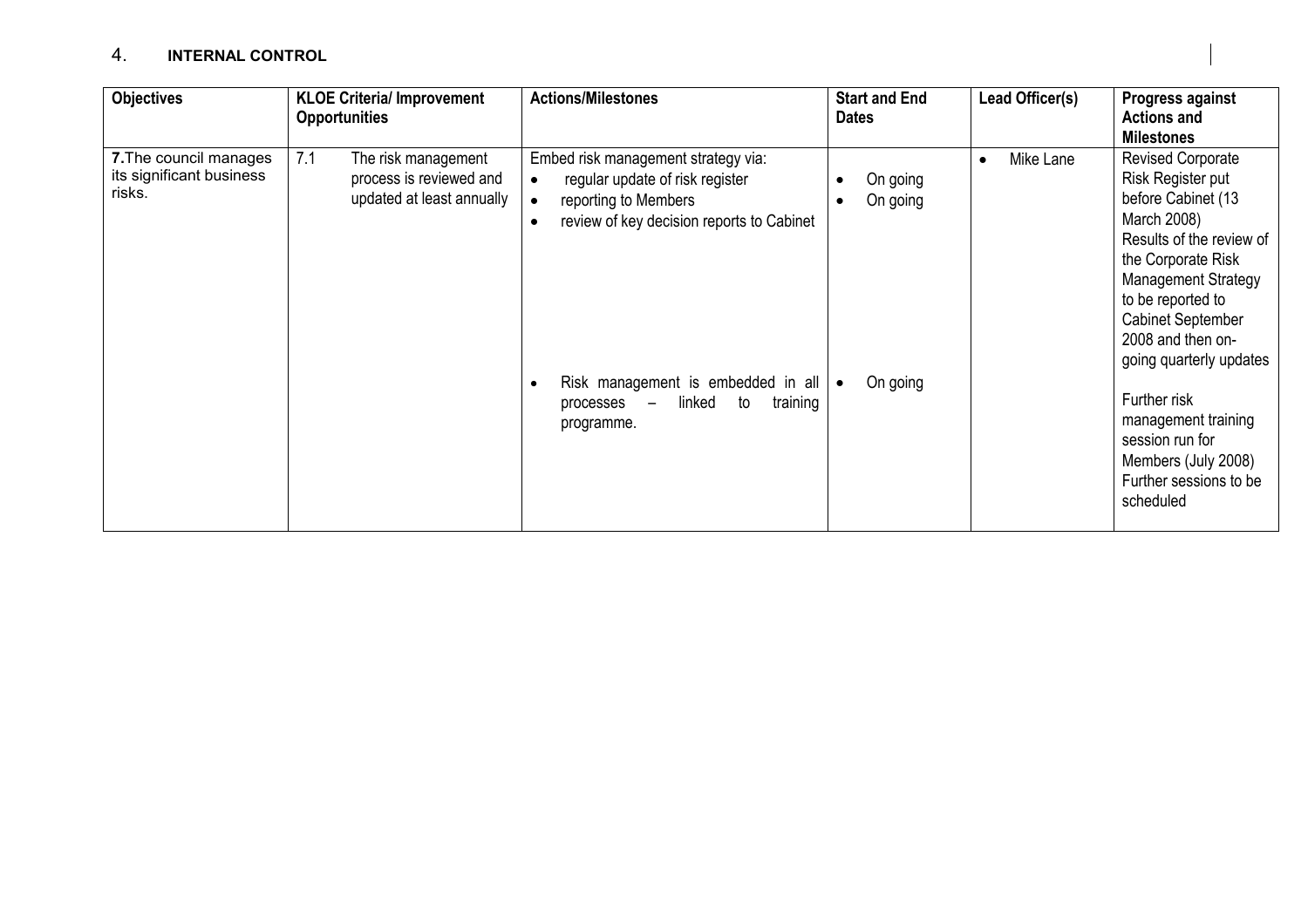| <b>Objectives</b>                                                                                | <b>KLOE Criteria/ Improvement</b><br><b>Opportunities</b>                                                                                                        | <b>Actions/Milestones</b>                                                                                                                            | <b>Start and End</b><br><b>Dates</b> | Lead Officer(s)                                              | Progress against<br><b>Actions and</b>                                                                                                                                                                                                                                                                                                                                                                                   |
|--------------------------------------------------------------------------------------------------|------------------------------------------------------------------------------------------------------------------------------------------------------------------|------------------------------------------------------------------------------------------------------------------------------------------------------|--------------------------------------|--------------------------------------------------------------|--------------------------------------------------------------------------------------------------------------------------------------------------------------------------------------------------------------------------------------------------------------------------------------------------------------------------------------------------------------------------------------------------------------------------|
| 8. The council has<br>arrangements in place to<br>maintain a sound system<br>of internal control | 8.1<br>The risk management<br>process specifically<br>identifies risks in relation<br>to partnerships and<br>provides for assurances<br>to be obtained about the | Examination of partnership risks covered<br>$\bullet$<br>in risk management training programme.                                                      |                                      | <b>Chief Officers</b><br>$\bullet$<br>Mike Lane<br>$\bullet$ | <b>Milestones</b><br>Completed<br>Individual meetings<br>between Mike Lane<br>and Chief Officers to<br>identify relevant risk<br>issues                                                                                                                                                                                                                                                                                  |
|                                                                                                  | management of those<br>risks.                                                                                                                                    | Partnership risk management training for<br>$\bullet$<br>LAA                                                                                         |                                      | • Mike Lane                                                  | Partnership risk training<br>to LAA Development<br>Group (13 February<br>2008)                                                                                                                                                                                                                                                                                                                                           |
|                                                                                                  |                                                                                                                                                                  | Guidance for officers on identifying and<br>$\bullet$<br>managing partnership risks to be<br>developed.                                              |                                      |                                                              | Partnership Risk<br>'Toolkit' made available<br>through the Wirral<br>Intranet (April 2008)                                                                                                                                                                                                                                                                                                                              |
|                                                                                                  |                                                                                                                                                                  | Regular review of risk management<br>$\bullet$<br>considered as a matter of course for all<br>partnerships and significant partnerships<br>reviewed. |                                      | Simon Goacher<br>$\bullet$                                   | 1. Review of outside<br>bodies (partnerships) to<br>which Councillors are<br>appointed took place<br>ahead of Annual<br>Council. Further review<br>to be undertaken<br>2. The member<br><b>Training Steering</b><br>Group approved a<br>training programme for<br>members appointed to<br>partnerships on their<br>roles /responsibilities,<br>working with other<br>authorities<br>3. Partnership Toolkit<br>developed. |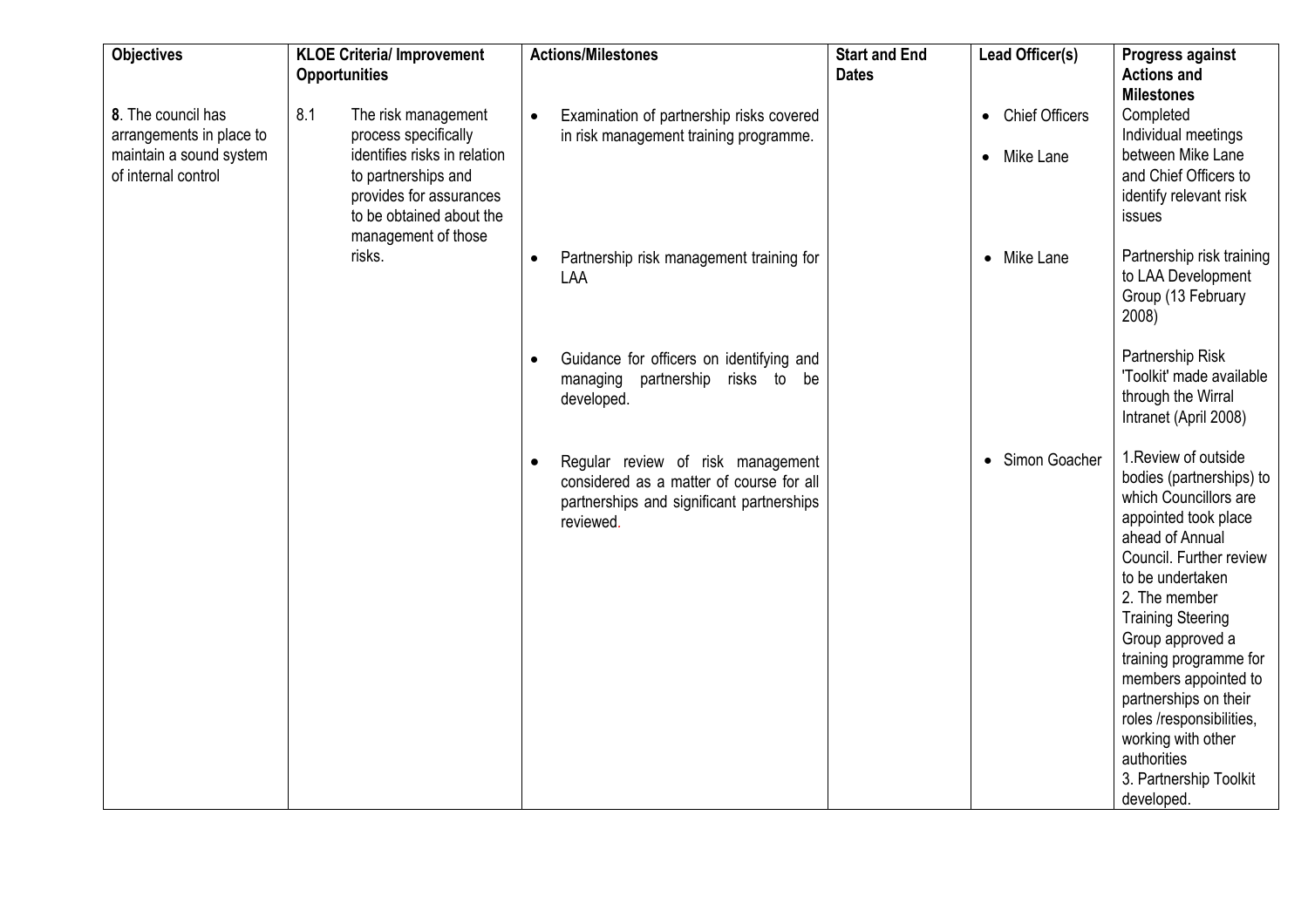| <b>Objectives</b>                                                                                                                                    | <b>KLOE Criteria/ Improvement</b><br><b>Opportunities</b>                                                                                       | <b>Actions/Milestones</b>                                                             | <b>Start and End</b><br><b>Dates</b> | Lead Officer(s) | Progress against<br><b>Actions and</b><br><b>Milestones</b>                                                                                                                                                                                                                                                                            |
|------------------------------------------------------------------------------------------------------------------------------------------------------|-------------------------------------------------------------------------------------------------------------------------------------------------|---------------------------------------------------------------------------------------|--------------------------------------|-----------------|----------------------------------------------------------------------------------------------------------------------------------------------------------------------------------------------------------------------------------------------------------------------------------------------------------------------------------------|
| 9. The Council has<br>arrangements in place that<br>are designed to promote<br>and ensure probity and<br>propriety in the conduct of<br>its business | 9.1<br>The Whistleblowing<br>policy is publicized and<br>demonstrates the<br>council's commitment to<br>providing support to<br>whistleblowers. | Ensure<br>periodic<br>reviews<br>are<br>$\bullet$<br>undertaken and report to Members |                                      | Paul Bradshaw   | Complete: The policy<br>has been reviewed and<br>revised. This was<br>reported to and agreed<br>by Cabinet on 3 April<br>2008 and is to be<br>reported to<br>Employment<br>Committee on 16 June<br>2008.<br>Attention drawn to<br>policy in 'harmonized'<br>conditiond<br>documentation<br>circulated to employees<br>July/August 2008 |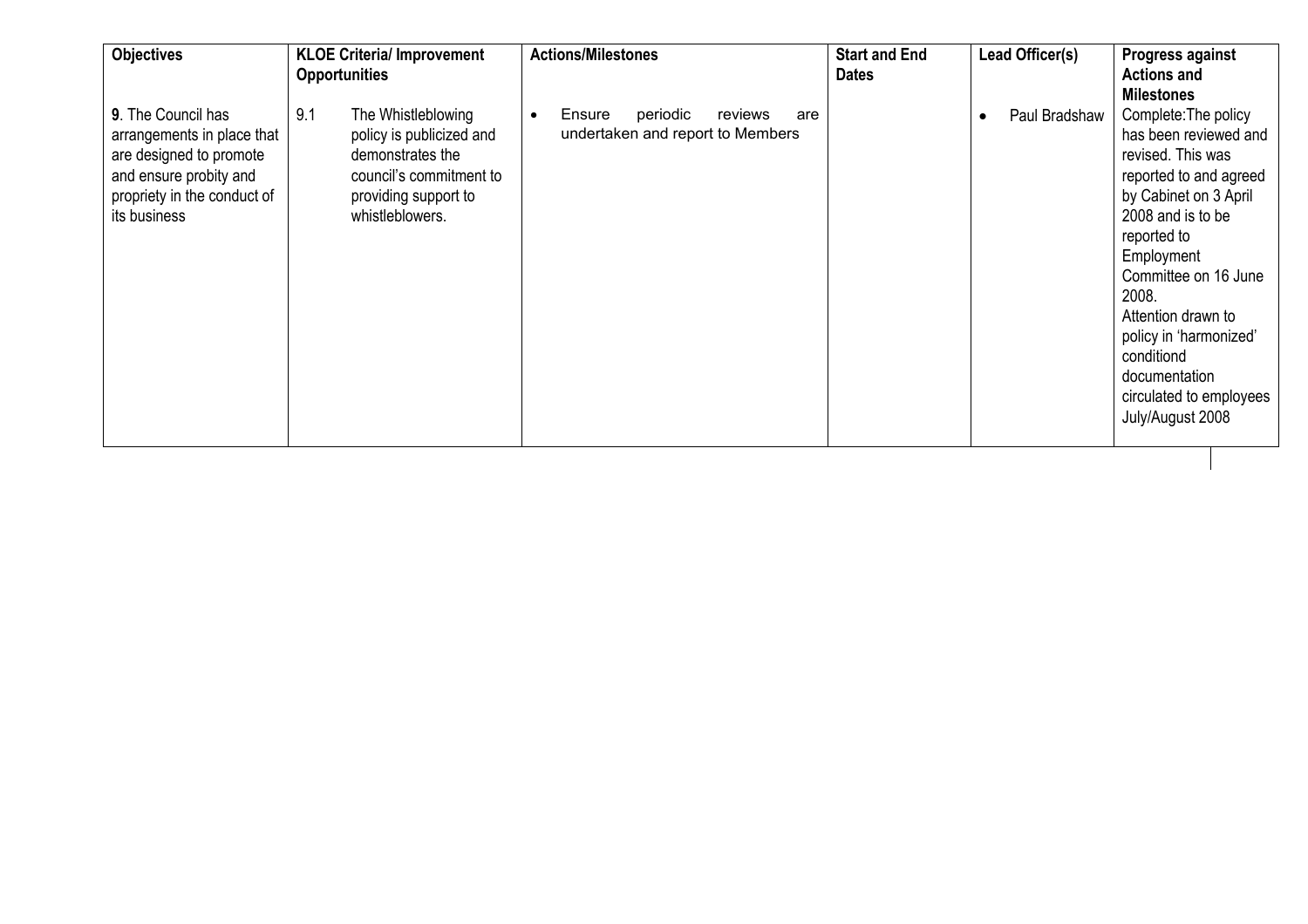# 5. Value For Money

| <b>Objectives</b>                                             | <b>KLOE Criteria/ Improvement</b><br><b>Opportunities</b> |                                                                                                        | <b>Actions/Milestones</b>                                                   | <b>Dates</b> | <b>Start and End</b>             | Lead Officer(s)       | Progress against<br><b>Actions and</b><br><b>Milestones</b>                                                                                                                                                                                      |
|---------------------------------------------------------------|-----------------------------------------------------------|--------------------------------------------------------------------------------------------------------|-----------------------------------------------------------------------------|--------------|----------------------------------|-----------------------|--------------------------------------------------------------------------------------------------------------------------------------------------------------------------------------------------------------------------------------------------|
| 10. The Council currently<br>achieves good value for<br>money | 10.1                                                      | Overall costs, including<br>unit costs for key services<br>demonstrate best value<br>compared to other | Report on Audit Commission Value for<br>money profiles submitted to Cabinet |              | Nov 2007 and<br><b>July 2008</b> | lan Coleman           | Further report to<br><b>Cabinet September</b><br>2008                                                                                                                                                                                            |
|                                                               | the local context                                         | councils providing similar<br>levels and standards of<br>services and allowing for                     | Chief Officers reporting to Cabinet on  <br>perceived 'high cost' areas.    |              | Feb 2008                         | <b>Chief Officers</b> | Will be incorporated<br>into above report to<br><b>Cabinet September</b><br>2008. DASS) Value<br>for Money report<br>presented to<br>Cabinet. Clear links<br>to Efficiency Plan<br>proposals. VFM<br>consideration in re-<br>structure proposals |
|                                                               | 10.2<br>priorities and the                                | Areas of higher spending<br>are in line with stated<br>investment results in<br>improved services.     | Reports from Chief Officers on VFM<br>profiles.                             |              | Feb 2008                         | <b>Chief Officers</b> | Reports to Cabinet<br>7 February 2008<br>and 23 July 2008<br>Further report<br>scheduled for<br>September 2008                                                                                                                                   |
|                                                               |                                                           |                                                                                                        |                                                                             | $\bullet$    |                                  |                       |                                                                                                                                                                                                                                                  |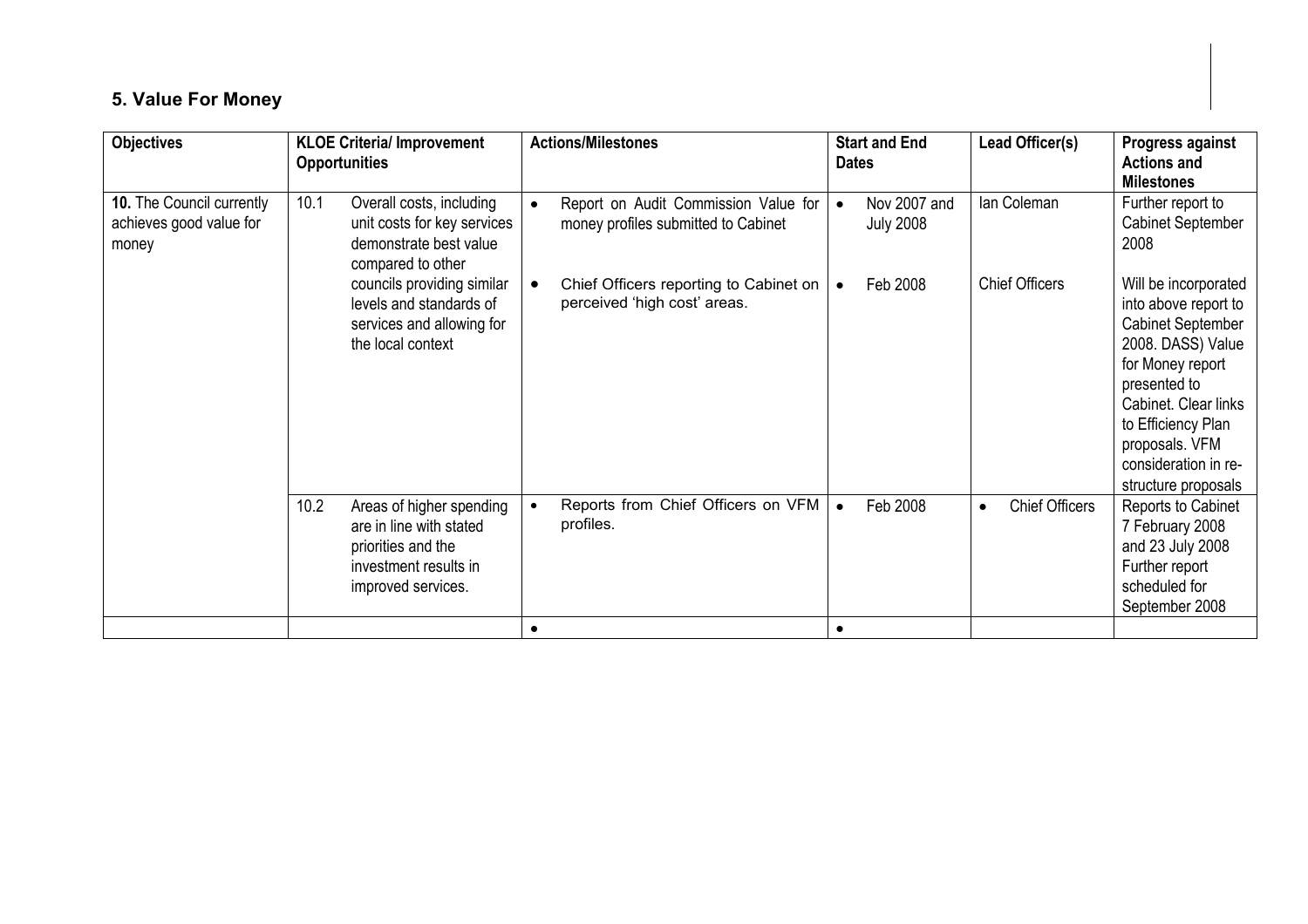| <b>Objectives</b>                                          | <b>KLOE Criteria/ Improvement</b><br><b>Opportunities</b>                                                                                                                                                                                                                     | <b>Actions/Milestones</b>                                                                                                                               | <b>Start and End</b><br><b>Dates</b>                                   | Lead Officer(s)                                   | Progress against<br><b>Actions and</b>                                                                                                                                |
|------------------------------------------------------------|-------------------------------------------------------------------------------------------------------------------------------------------------------------------------------------------------------------------------------------------------------------------------------|---------------------------------------------------------------------------------------------------------------------------------------------------------|------------------------------------------------------------------------|---------------------------------------------------|-----------------------------------------------------------------------------------------------------------------------------------------------------------------------|
| 11. The council<br>manages and improves<br>value for money | 11.1<br>There is clear information<br>on costs and unit costs.<br>and how these compare<br>to the quality of services.<br>Such information includes<br>comparatives with other<br>councils as well as<br>measuring trends over<br>time. Members and<br>managers routinely use | Report on Audit Commission Value<br>for money profiles submitted to<br>Cabinet<br>Chief Officers reporting to Cabinet on<br>perceived 'high cost' areas | Nov 2007 and<br>$\bullet$<br><b>July 2008</b><br>Feb 2008<br>$\bullet$ | lan Coleman<br>$\bullet$<br><b>Chief Officers</b> | <b>Milestones</b><br>Completed<br>Reports to Cabinet<br>7 Feb 2008 on<br>areas identified in<br>November report<br>from Directors of<br>Finance, Children             |
|                                                            | this information to review<br>and challenge VFM<br>throughout services and<br>corporately                                                                                                                                                                                     |                                                                                                                                                         |                                                                        |                                                   | and Young People<br>and Adult Social<br>Services. Further<br>reports in<br>September on<br>2007/08 profiles                                                           |
|                                                            | 11.2<br>The council collects<br>information on the needs<br>and impact of its<br>services, policies and<br>strategies on different<br>community groups and is<br>using this information to<br>improve VFM, outcomes<br>and access to services                                 | Reflected in new LAA and in strategy<br>$\bullet$<br>documents<br>Reflected in reports from Chief Officers<br>$\bullet$                                 | Completed                                                              | Russ Glennon<br>and Chief<br><b>Officers</b>      | New LAA with<br>priorities based on<br>business case with<br>input of LAA<br>partners of<br>priorities/needs and<br>a 'story of place'<br>agreed<br>Also reflected in |
|                                                            |                                                                                                                                                                                                                                                                               |                                                                                                                                                         | On-going                                                               |                                                   | Corporate Plan<br>Revised customer<br>access strategy<br>agreed 23 July<br>2008                                                                                       |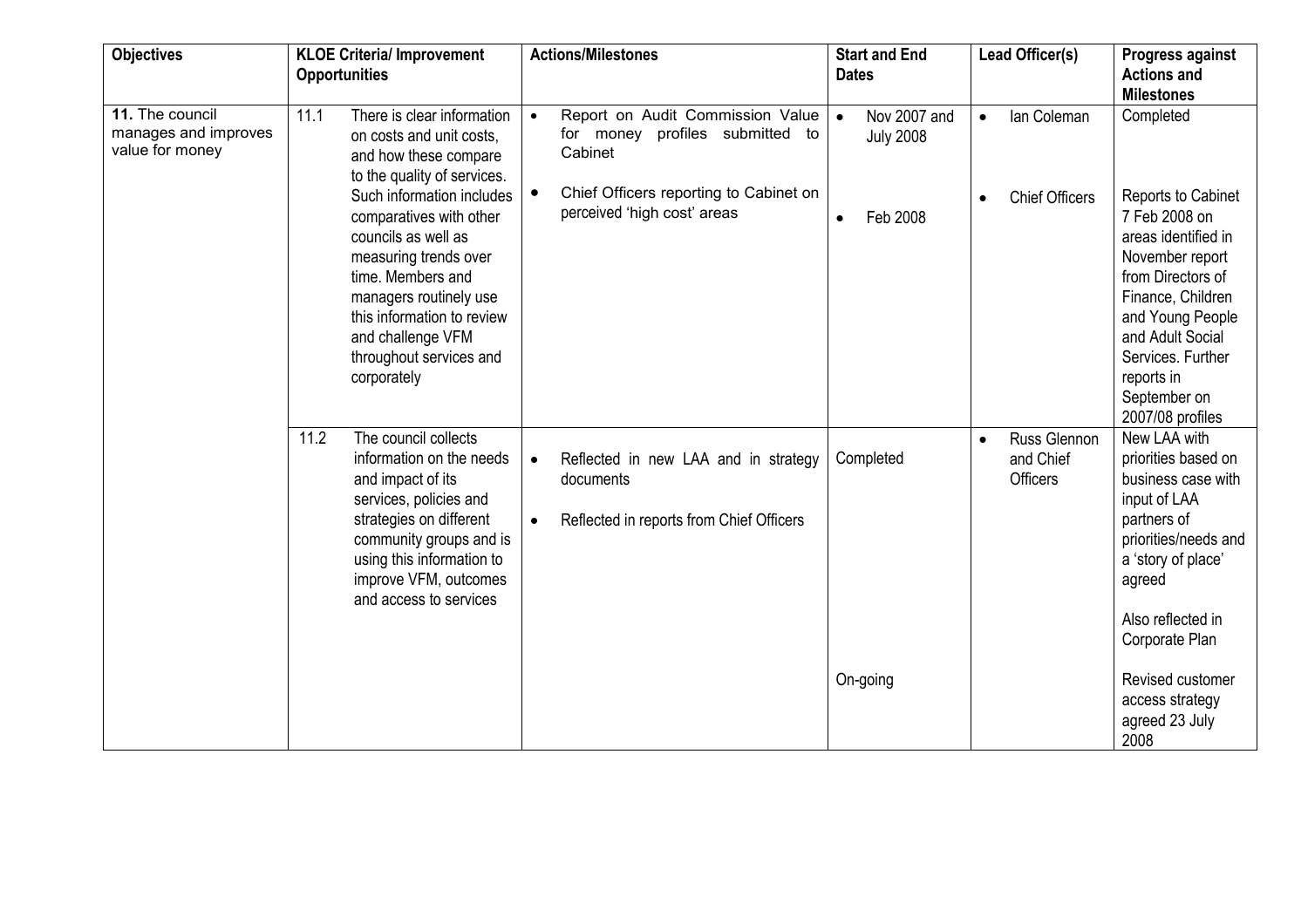| <b>Objectives</b> | <b>KLOE Criteria/ Improvement</b><br><b>Opportunities</b>                                                                                                                                                                                                | <b>Actions/Milestones</b>                                                                                                                             | <b>Start and End</b><br><b>Dates</b> | Lead Officer(s)                                                     | Progress against<br><b>Actions and</b><br><b>Milestones</b>                                                                                                                                                                                            |
|-------------------|----------------------------------------------------------------------------------------------------------------------------------------------------------------------------------------------------------------------------------------------------------|-------------------------------------------------------------------------------------------------------------------------------------------------------|--------------------------------------|---------------------------------------------------------------------|--------------------------------------------------------------------------------------------------------------------------------------------------------------------------------------------------------------------------------------------------------|
|                   | 11.3<br>There are clear policies<br>and effective processes<br>for reviewing and<br>improving VFM. The<br>scope for improving VFM<br>is kept under review and<br>scrutiny.                                                                               | MTPS is reviewed annually for VFM<br>$\bullet$<br>linkages<br>Regular reviews and reporting within<br>$\bullet$<br>performance reports by Departments | <b>July 2008</b>                     | <b>Tom Sault</b><br>$\bullet$<br><b>Chief Officers</b><br>$\bullet$ | Complete: to<br>Cabinet 23 July<br>2008<br>(DASS) VFM<br>assessment of<br>voluntary sector<br>agreements and<br>tender evaluation                                                                                                                      |
|                   | There are clear<br>11.4<br>improvements in VFM<br>particularly in priority<br>areas in recent years                                                                                                                                                      | Regular reporting<br>$\bullet$<br>Chief Officer reports<br>$\bullet$<br>Gershon returns and National Indicator<br>$\bullet$                           | Feb 2008                             | <b>Chief Officers</b><br>$\bullet$<br><b>Tom Sault</b><br>$\bullet$ | Reports to Cabinet<br>7 Feb 2008 on<br>areas identified in<br>November report<br>from Directors of<br>Finance, Children<br>and Young People<br>and Adult Social<br>Services. Further<br>reports in<br>September 2008<br>LPSA efficiency<br>target met. |
|                   | The council has<br>11.5<br>evaluated its use of<br>partnerships to improve<br>VFM. It has an<br>understanding of total<br>resources at the disposal<br>of its significant<br>partnerships which it is<br>using to support clearly<br>identified outcomes | Review Partnership Register<br>$\bullet$<br>Review of LAA arrangements                                                                                | September 2008                       | Simon<br>$\bullet$<br>Goacher<br>Peter<br>$\bullet$<br>Molyneux     | In progress<br>Review of<br>partnership register<br>for completion by<br>the end of<br>September 2008<br>Regular reports to<br>LAA board during<br>2007/08 of LAA<br>financial issues and<br>changes to funding<br>regime                              |